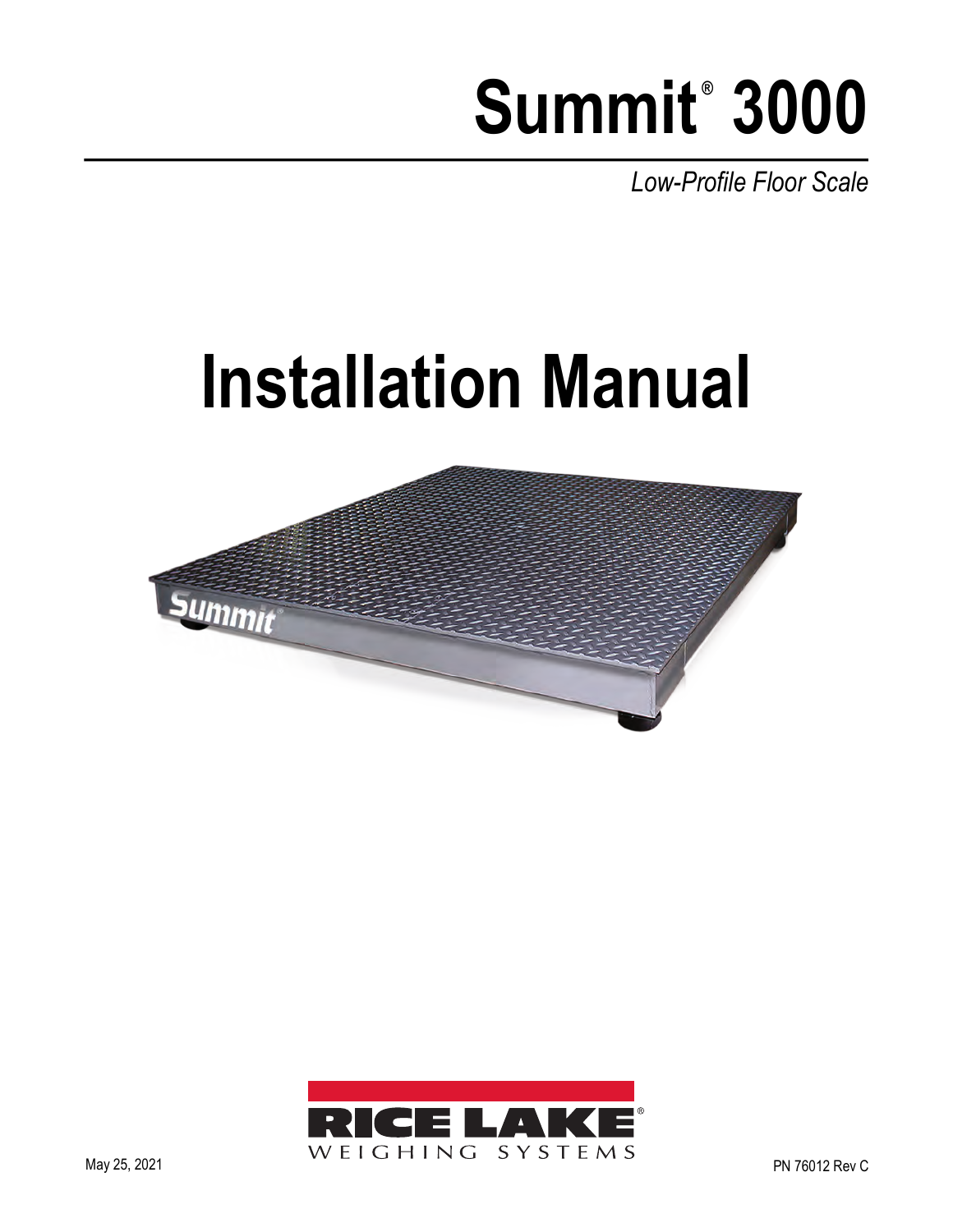An ISO 9001 registered company © Rice Lake Weighing Systems. All rights reserved.

Rice Lake Weighing Systems<sup>®</sup> is a registered trademark of Rice Lake Weighing Systems. All other brand or product names within this publication are trademarks or registered trademarks of their respective companies.

All information contained within this publication is, to the best of our knowledge, complete and accurate at the time of publication. Rice Lake Weighing Systems reserves the right to make changes to the technology, features, specifications and design of the equipment without notice.

The most current version of this publication, software, firmware and all other product updates can be found on our website:

**[www.ricelake.com](https://www.ricelake.com/en-us/)**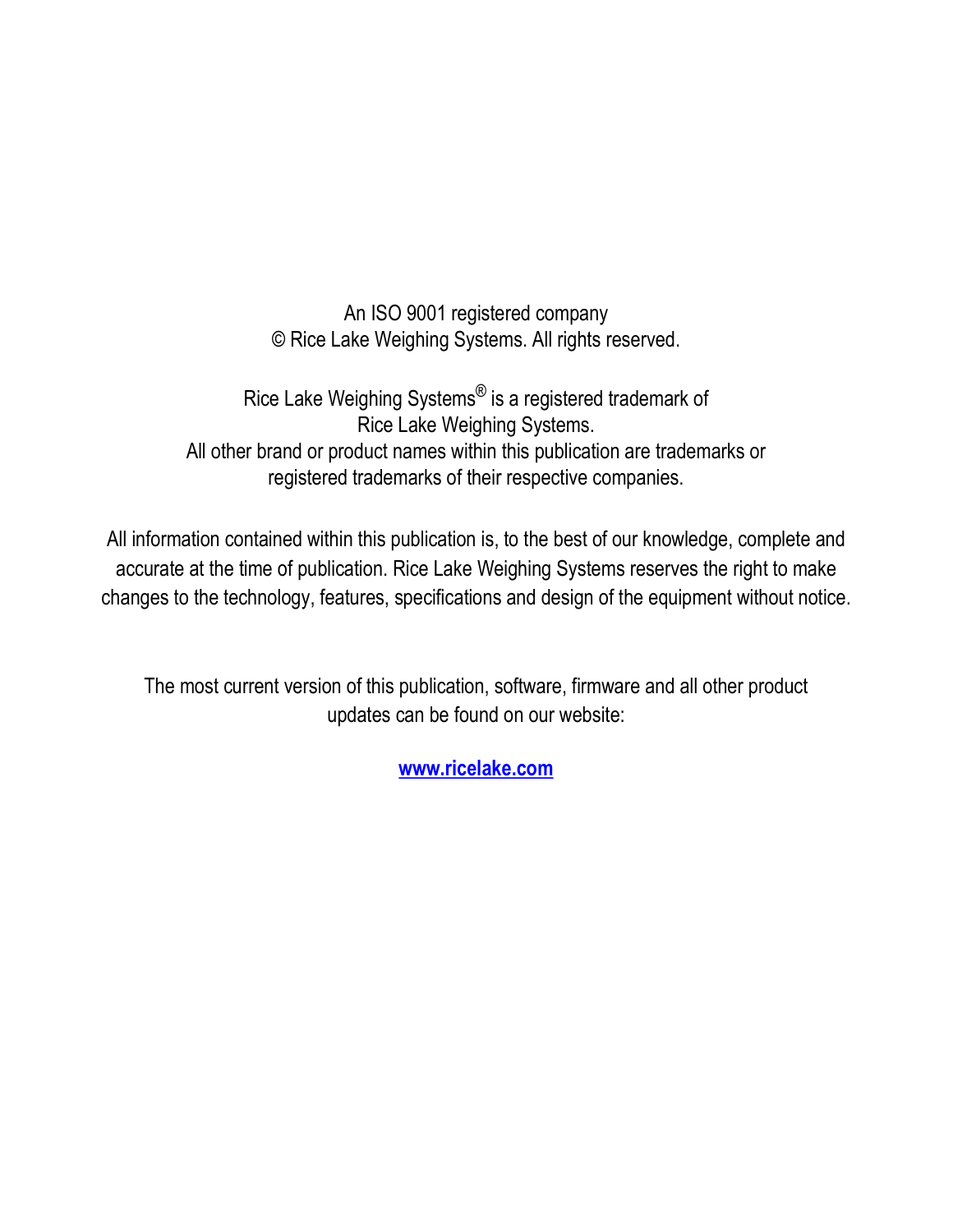# **Contents**

| 1.0 |            |                |  |  |  |  |
|-----|------------|----------------|--|--|--|--|
|     | 1.1<br>1.2 | 1.1.1          |  |  |  |  |
| 2.0 |            |                |  |  |  |  |
|     |            |                |  |  |  |  |
|     | 2.1        |                |  |  |  |  |
|     | 2.2        |                |  |  |  |  |
|     | 2.3        |                |  |  |  |  |
|     | 2.4        |                |  |  |  |  |
|     | 2.5        |                |  |  |  |  |
|     |            | 2.5.1<br>2.5.2 |  |  |  |  |
|     | 2.6        |                |  |  |  |  |
|     | 2.7        |                |  |  |  |  |
|     |            |                |  |  |  |  |
| 3.0 |            |                |  |  |  |  |
|     | 3.1        |                |  |  |  |  |
|     | 3.2        |                |  |  |  |  |
|     | 3.3        |                |  |  |  |  |
| 4.0 |            |                |  |  |  |  |
|     | 4.1        |                |  |  |  |  |
|     | 4.2        |                |  |  |  |  |
|     | 4.3        |                |  |  |  |  |
|     |            | 4.3.1          |  |  |  |  |
|     |            |                |  |  |  |  |
| 5.0 |            |                |  |  |  |  |



Technical training seminars are available through Rice Lake Weighing Systems. Course descriptions and dates can be viewed at www.ricelake.com/training SEMINARS or obtained by calling 715-234-9171 and asking for the training department.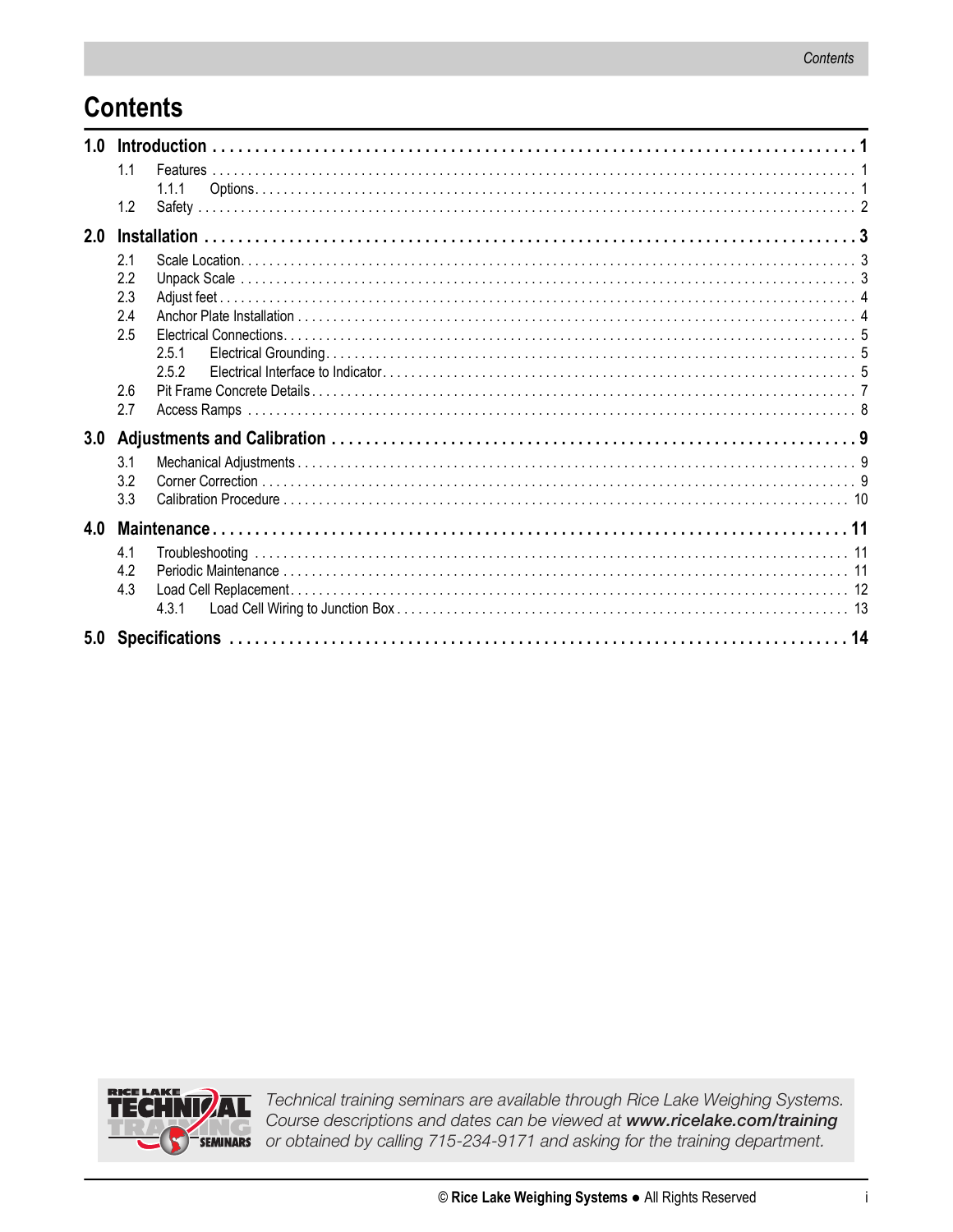

Rice Lake continually offers web-based video training on a growing selection of product-related topics at no cost. Visit *www.ricelake.com/webinars*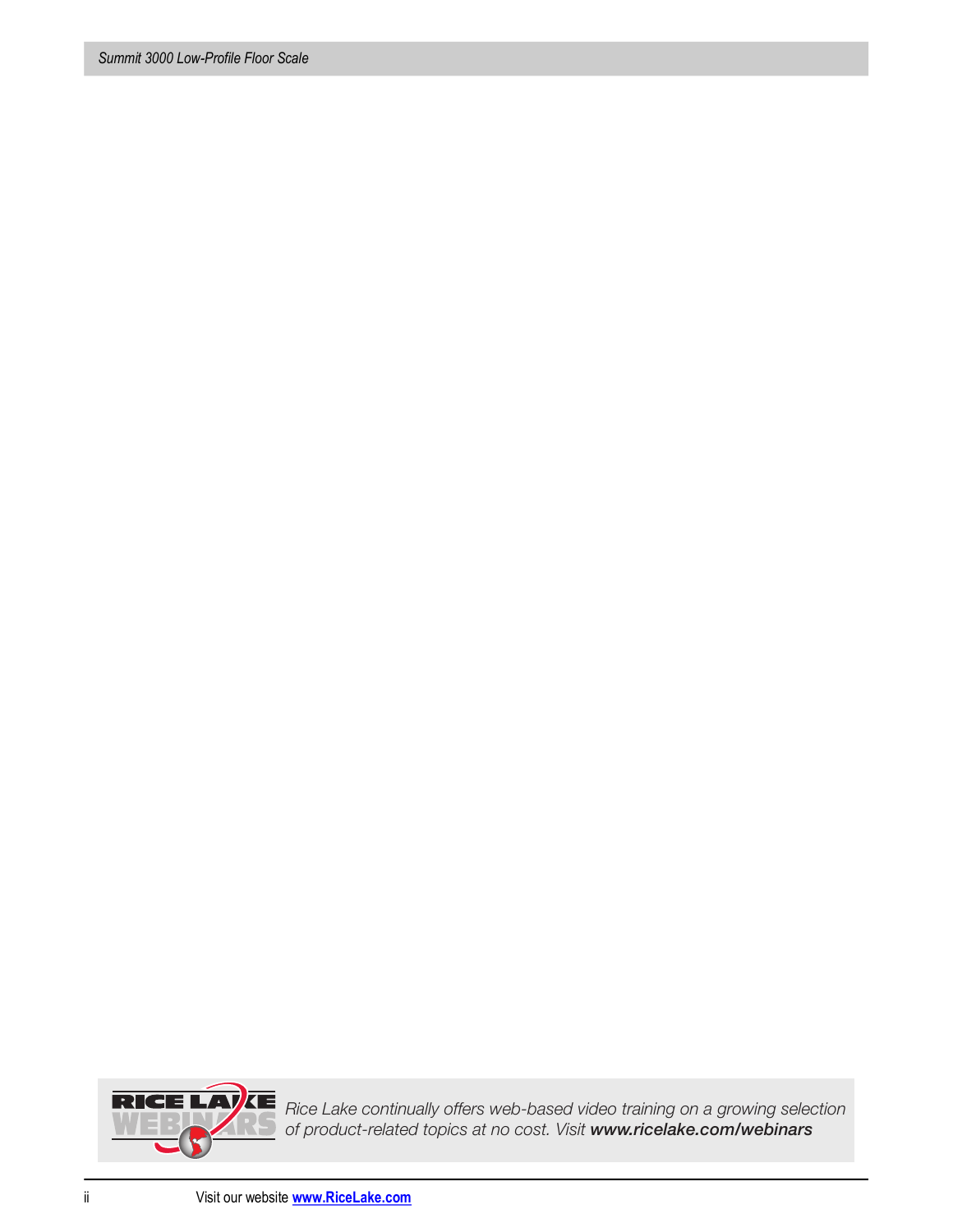# <span id="page-4-0"></span>**1.0 Introduction**

The Summit 3000 floor scale provides exceptional performance and is an economical solution in light industrial applications. The scale is a fully electronic, low profile floor scale that comes in sizes from 36" x 36" (914 mm x 914 mm) to 60" x 60" (1524 mm x 1524 mm), and capacities from 2000 to 10,000 lb (1000 to 5000 kg). All models use four corner-mounted, NTEPcertified, alloy steel shear beam load cells, with the cells recessed into the frame channels for protection. All models are shipped pre-trimmed, so corner corrections are not needed on arrival. However, the signal trim summing board is enclosed in a durable ABS enclosure that has a convenient top-access for future corner corrections.

Other available options include custom frames for pit installations and access ramps for all sizes.



Manuals are available for viewing and/or downloading from the Rice Lake Weighing Systems website at **[www.ricelake.com/manuals](http://www.ricelake.com/manuals)**

Warranty information can be found on the website at **[www.ricelake.com/warranties](http://www.ricelake.com/warranties)**

## <span id="page-4-1"></span>**1.1 Features**

The following are features of the Summit 3000 low-profile floor scale.

- 4 NTEP Certified alloy steel shear-beam load cells
- Top access junction box
- Rugged diamond safety tread plate steel deck
- 4 adjustable rigid polyurethane rubber feet, 3'' (76.2 mm) diameter
- Signal trim summing board housed in ABS enclosure
- Threaded eye bolt hole (1/2-20NF) located in the center of the deck for easy lifting
- 20' of EL147 load cell cable

#### <span id="page-4-2"></span>**1.1.1 Options**

- Ramps
- Pit Frames
- Mounting Plate

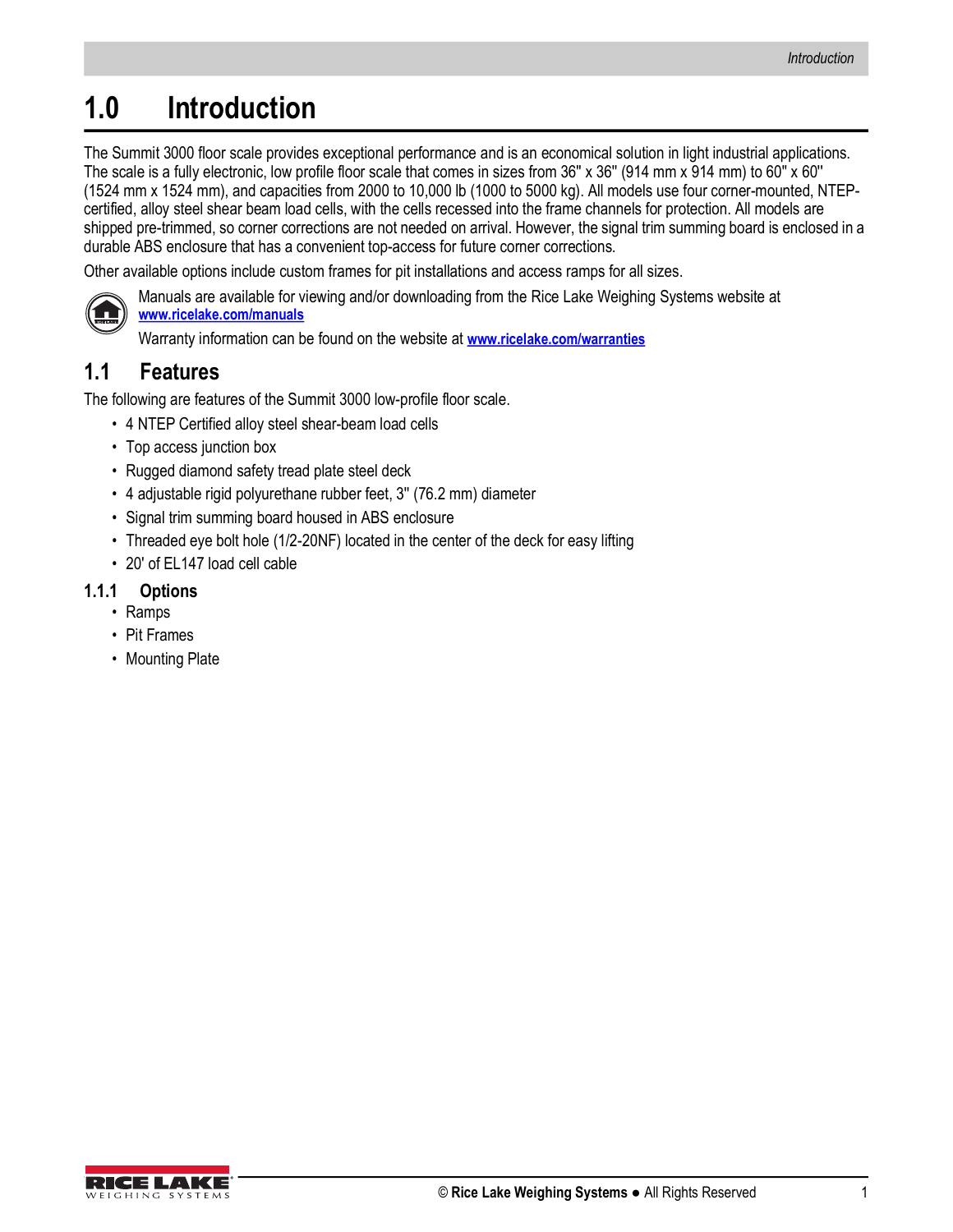#### <span id="page-5-0"></span>**1.2 Safety**

#### **Safety Signal Definitions:**



*Indicates an imminently hazardous situation that, if not avoided, will result in death or serious injury. Includes hazards that are exposed when guards are removed.*

*Indicates a potentially hazardous situation that, if not avoided, could result in serious injury or death. Includes* 

**WARNING**

 *Indicates a potentially hazardous situation that, if not avoided, could result in minor or moderate injury.* **CAUTION**



*Indicates information about procedures that, if not observed, could result in damage to equipment or corruption to and loss of data.*

#### **General Safety**



*Do not operate or work on this equipment unless this manual has been read and all instructions are understood. Failure to follow the instructions or heed the warnings could result in injury or death. Contact any Rice Lake Weighing Systems dealer for replacement manuals.* 



*Failure to heed could result in serious injury or death.*

*Do not allow minors (children) or inexperienced persons to operate this unit.*

*hazards that are exposed when guards are removed.*

*Do not operate without all shields and guards in place.*

*Do not jump on the scale.*

*Do not use for purposes other then weight taking.*

*Do not place fingers into slots or possible pinch points.*

*Do not use any load bearing component that is worn beyond 5 percent of the original dimension.*

*Do not use this product if any of the components are cracked.*

*Do not exceed the rated load limit of the unit.*

*Do not make alterations or modifications to the unit.*

*Do not remove or obscure warning labels.*

*Keep hands, feet and loose clothing away from moving parts.*

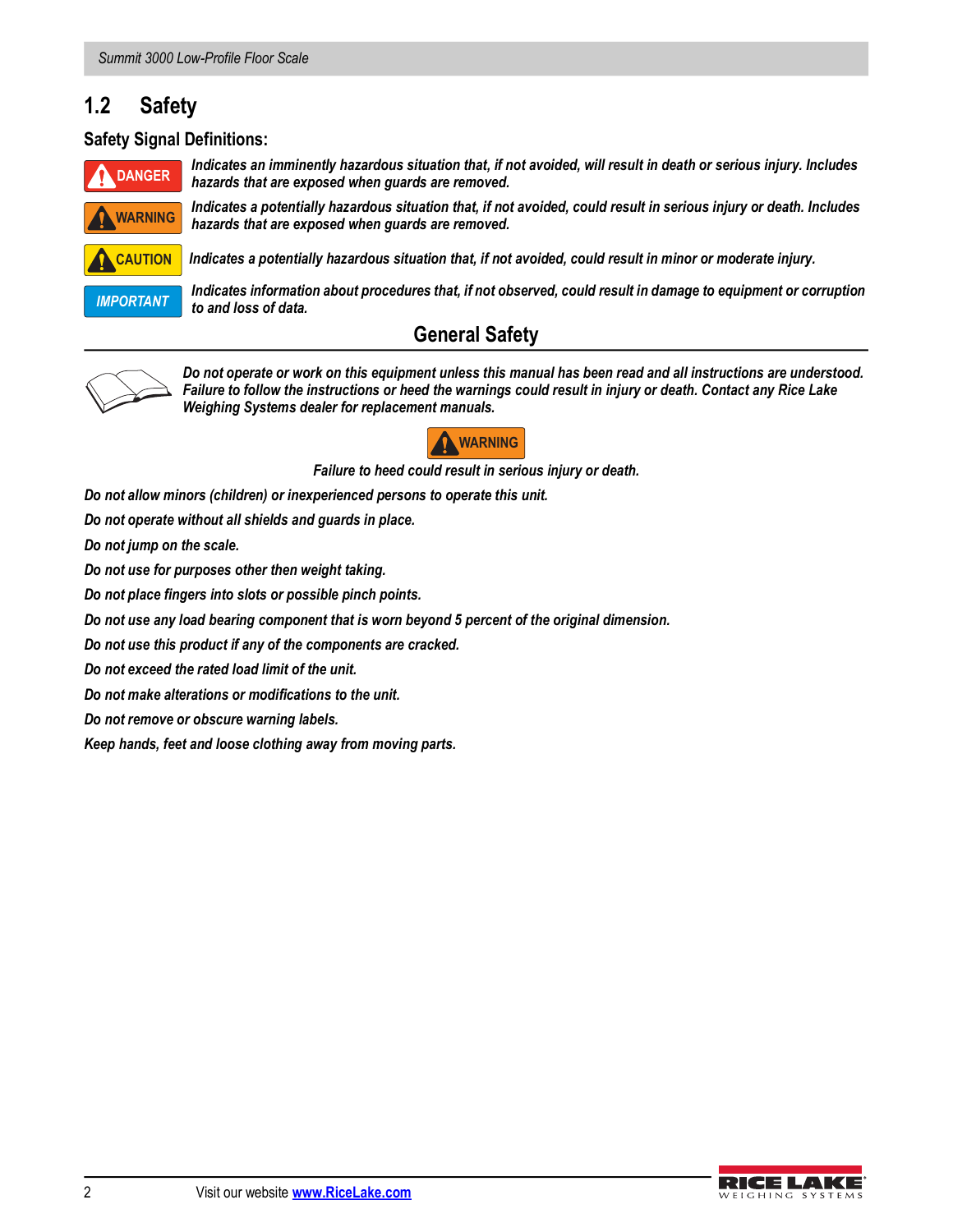# <span id="page-6-0"></span>**2.0 Installation**

The following sections describe the correct installation procedures for the Summit 3000 floor scale.

## <span id="page-6-1"></span>**2.1 Scale Location**

#### *The scale must never be loaded beyond its capacity, even momentarily. IMPORTANT*

- Select a site where overweight loads can maneuver easily without crossing the platform.
- Avoid areas where damage could occur from side impacts of wheels or forklift tines.
- Avoid areas where falling objects could cause shock damage.
- Avoid areas where water may damage a scale not meant for a wash-down environment.
- The scale must be level within 1/4'' (6.35 mm). Choose a site where the floor is level to this standard to avoid excessive shimming. The floor may require modification if unable to select and area up to standard.
- For systems where the scale is connected to a 120V AC circuit, the instrument must be directly connected to an earth ground with a ground interface cable of no more than  $3 \Omega$  resistance throughout its length.

### <span id="page-6-2"></span>**2.2 Unpack Scale**

Remove all packing material and inspect scale for visible damage caused during shipment. Report any damage to the shipping company and Rice Lake Weighing Systems immediately.



*Figure 2-1. Proper Lifting Technique*

<span id="page-6-3"></span>

*Lift the scale only with a properly designed spreader bar. Lifting force must be vertical to avoid bending the eye bolt.*

*Eye bolts must be inserted in the top of the scale. Lifting should always occur with the top plate facing up and*  the eye bolts securely attached through the nuts welded to the bottom of the top plate. Lifting from the bottom of *the plate could cause nuts to break loose and the scale to fall.*

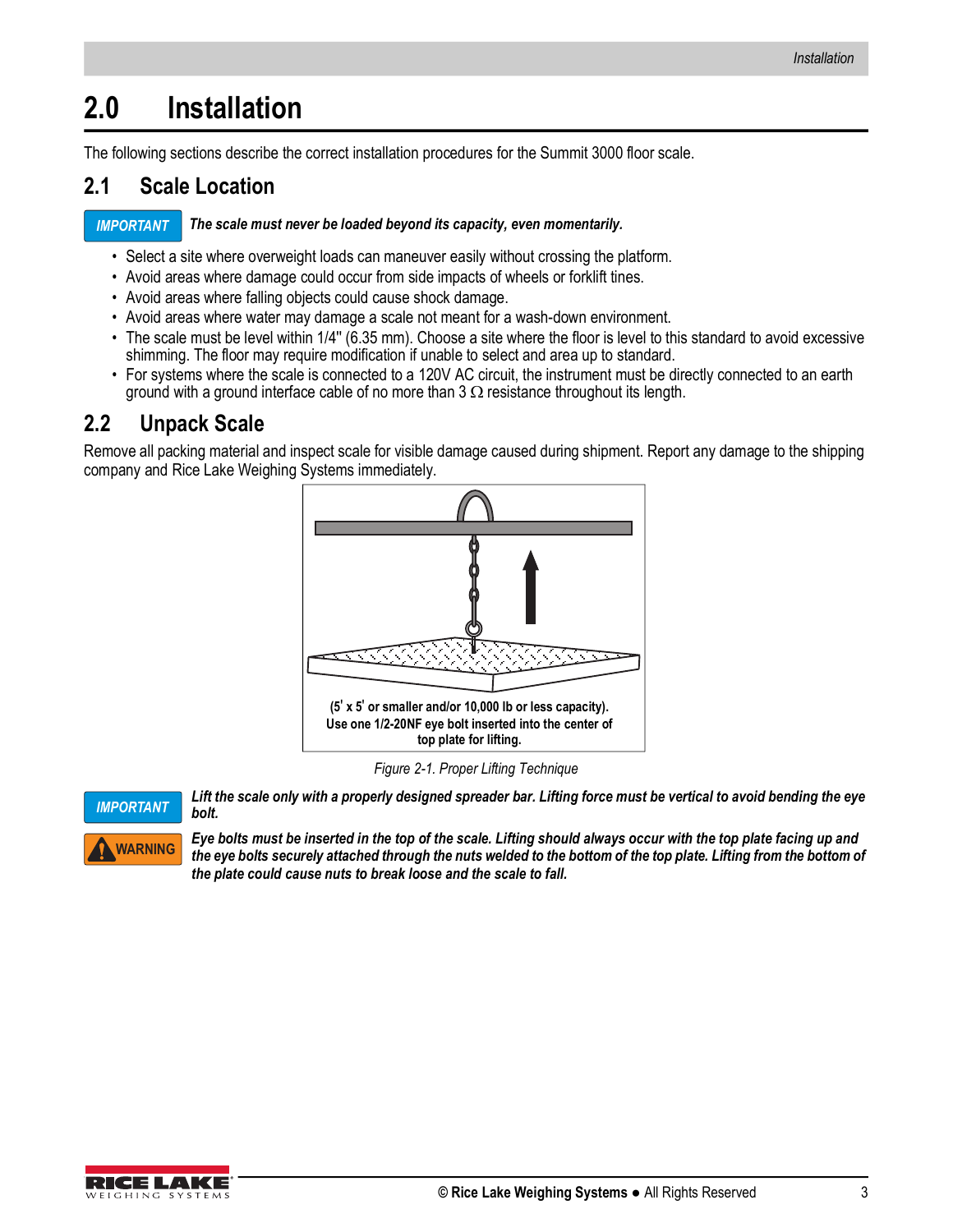# <span id="page-7-0"></span>**2.3 Adjust feet**

The scale feet are secured with a jam nut (located next to each load cell) during shipping to protect the load cells.

1. Loosen the jam nut.

**Jam nut needs to be loosened prior to adjusting scale feet.**

- 2. Screw one foot into each load cell and turn until each foot touches either the load cell or the underside of the deck.
- 3. Unscrew each foot three complete turns.
- 4. Place a spirit level on the deck.
- 5. Adjust any high corners until they just contact the floor surface.
- 6. Recheck the deck with the spirit level, when all feet contact the floor, to ensure it is within 1/4'' of level.





**Scale is Shown Upside Down for illustration purposes.** 

*Figure 2-2. Jam Nut Location on Scale Foot*

### <span id="page-7-1"></span>**2.4 Anchor Plate Installation**

Optional floor anchor plates (PN 75819) are available for permanent applications and should be secured to the floor to prevent sideways movement of the scale.

- 1. Using proper lifting technique [\(Figure 2-1 on page 3\)](#page-6-3), lift the scale so the feet are approximately one inch off the floor.
- 2. Slide mounting plates under two feet, diagonal from each other.
- 3. Lower the scale back to the floor and position the plates so that the boltdown holes are accessible.
- 4. Using the mounting plates as templates to drill pilot holes into the floor for suitable anchor bolts.
- 5. Bolt the plates to the floor using 1/2'' anchor bolts.
- 6. Recheck foot adjustment and deck level.



 *For installations using access ramps, mounting plates are not necessary, the ramps have built-in mounting plates.*





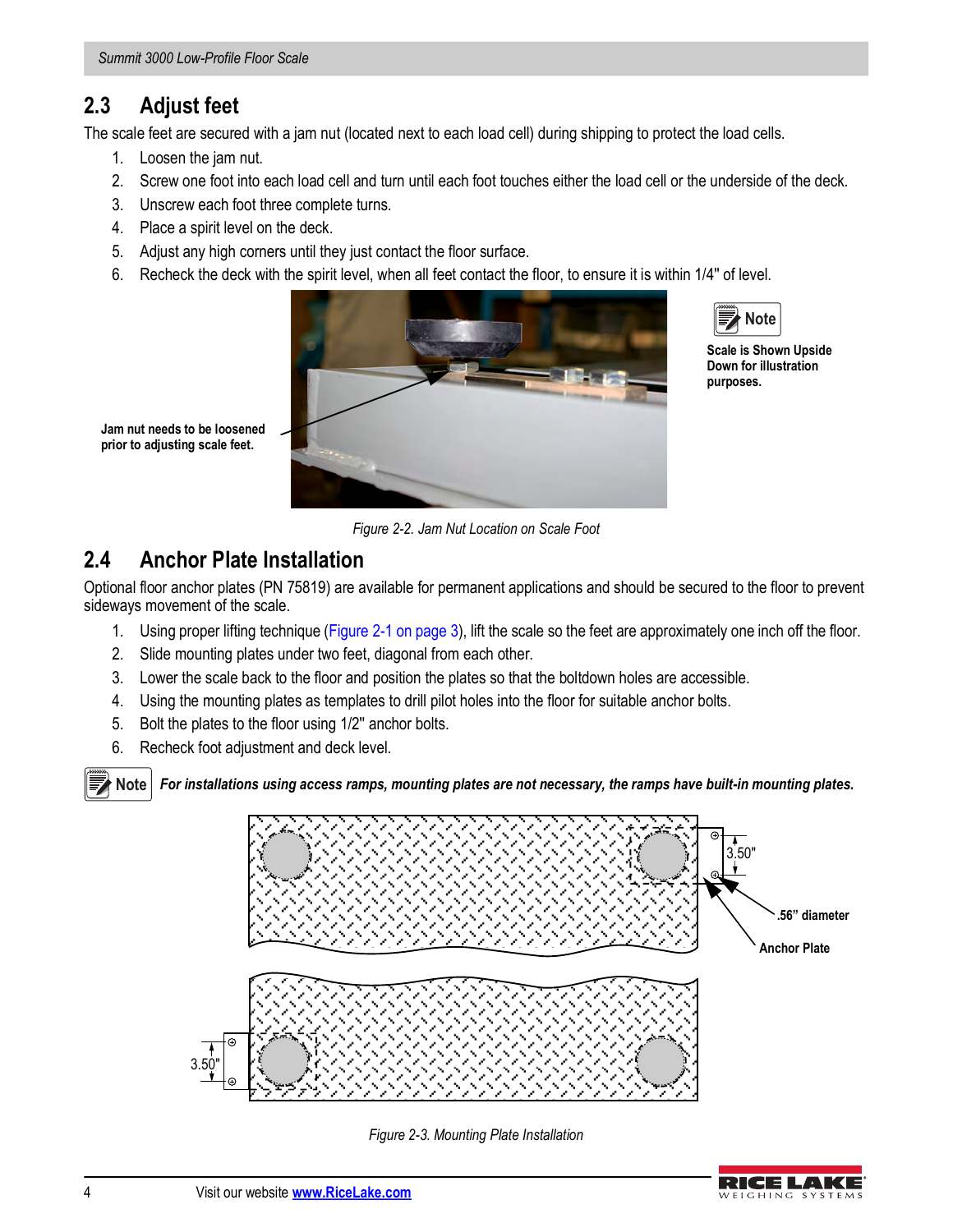#### <span id="page-8-0"></span>**2.5 Electrical Connections**

#### <span id="page-8-1"></span>**2.5.1 Electrical Grounding**

*IMPORTANT*

*For systems where the scale is connected to a 115 or 230 VAC circuit, the indicator must be directly connected to an earth ground with a ground interface cable of no more than*  $3 \Omega$  *resistance throughout its length.* 

#### <span id="page-8-2"></span>**2.5.2 Electrical Interface to Indicator**

To connect the scale to the weight indicator, 20' of 6-wire cable is supplied with each scale. The junction box is accessible through an access plate located on the top of the scale.

Use the following steps to wire the junction box.

- 1. Remove the access plate.
- 2. Remove the four screws using an Allen wrench.
- 3. Lift the junction box assembly out of the scale deck.
- 4. Remove the top of junction box.



*Figure 2-4. Junction Box Opened*

- <span id="page-8-3"></span>5. Push the cable end into the junction box through a cord grip.
- 6. Connect the wires to the indicator terminal ([Figure 2-4\)](#page-8-3) as shown in [Table 2-1](#page-8-4).
- 7. Pull out excess and tighten the cord grip to hold the cable snugly.

| <b>Cable Color Code</b> | <b>Junction Box</b> |
|-------------------------|---------------------|
| Red                     | + Excitation        |
| <b>Black</b>            | - Excitation        |
| Green                   | + Signal            |
| White                   | - Signal            |
| Bare                    | Shield              |
| Yellow                  | + Sense             |
| Blue                    | - Sense             |

*Table 2-1. Junction Box Connections*

<span id="page-8-4"></span>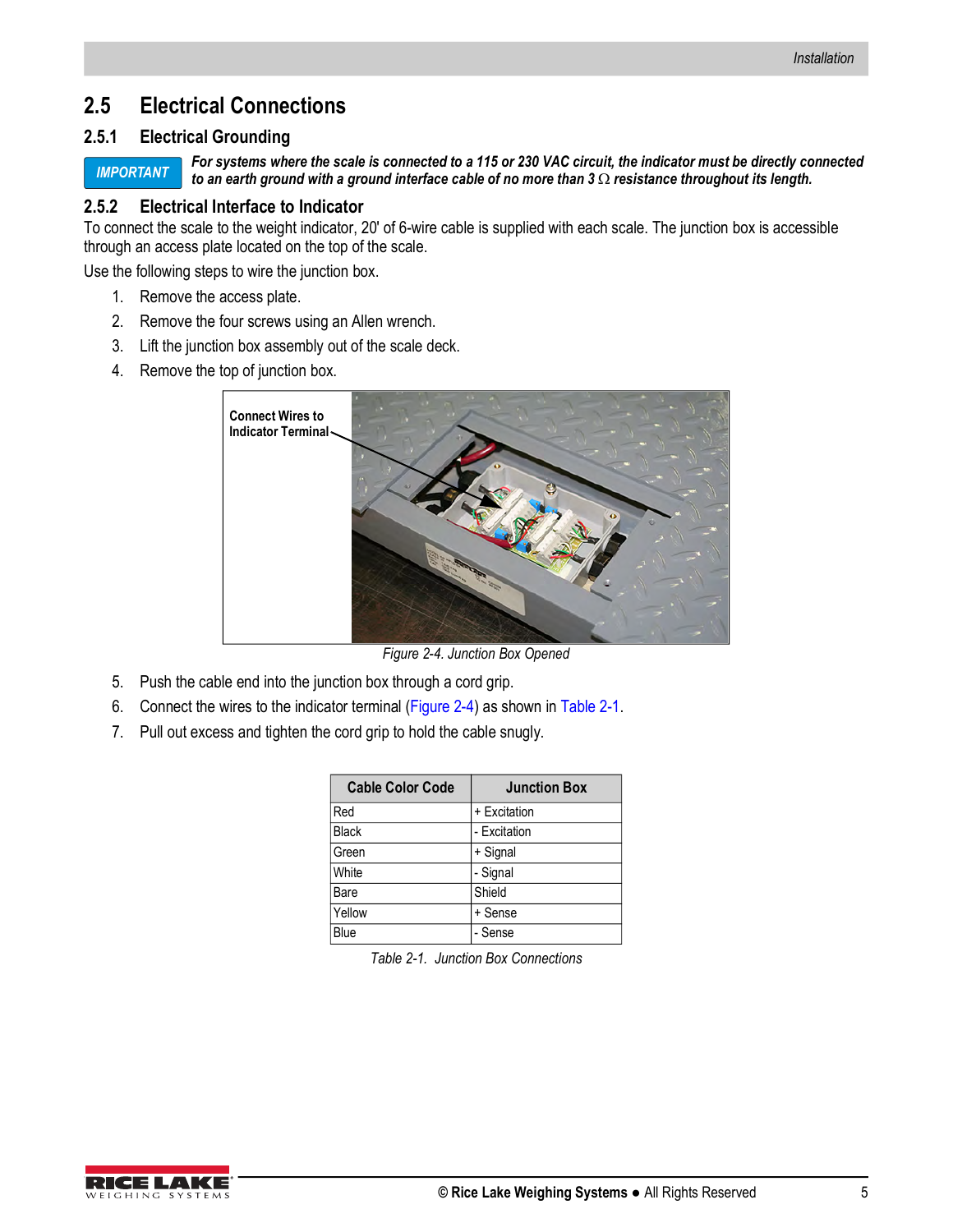

8. Route the cable so that it is protected from damage. Leave a loose coil of excess cable under the scale to allow for servicing and cleaning.

- 9. Connect the cable to the indicator. See the indicator installation manual for wiring information.
- 10. If necessary, trim corners as described in [Section 2.2 on page 3](#page-6-2).
- 11. Check all strain relief fittings for tightness.
- 12. Put the cover back onto the junction box assembly and place the junction box back into the floor scale cutout.
- 13. Secure the Summit 3000 floor plate.

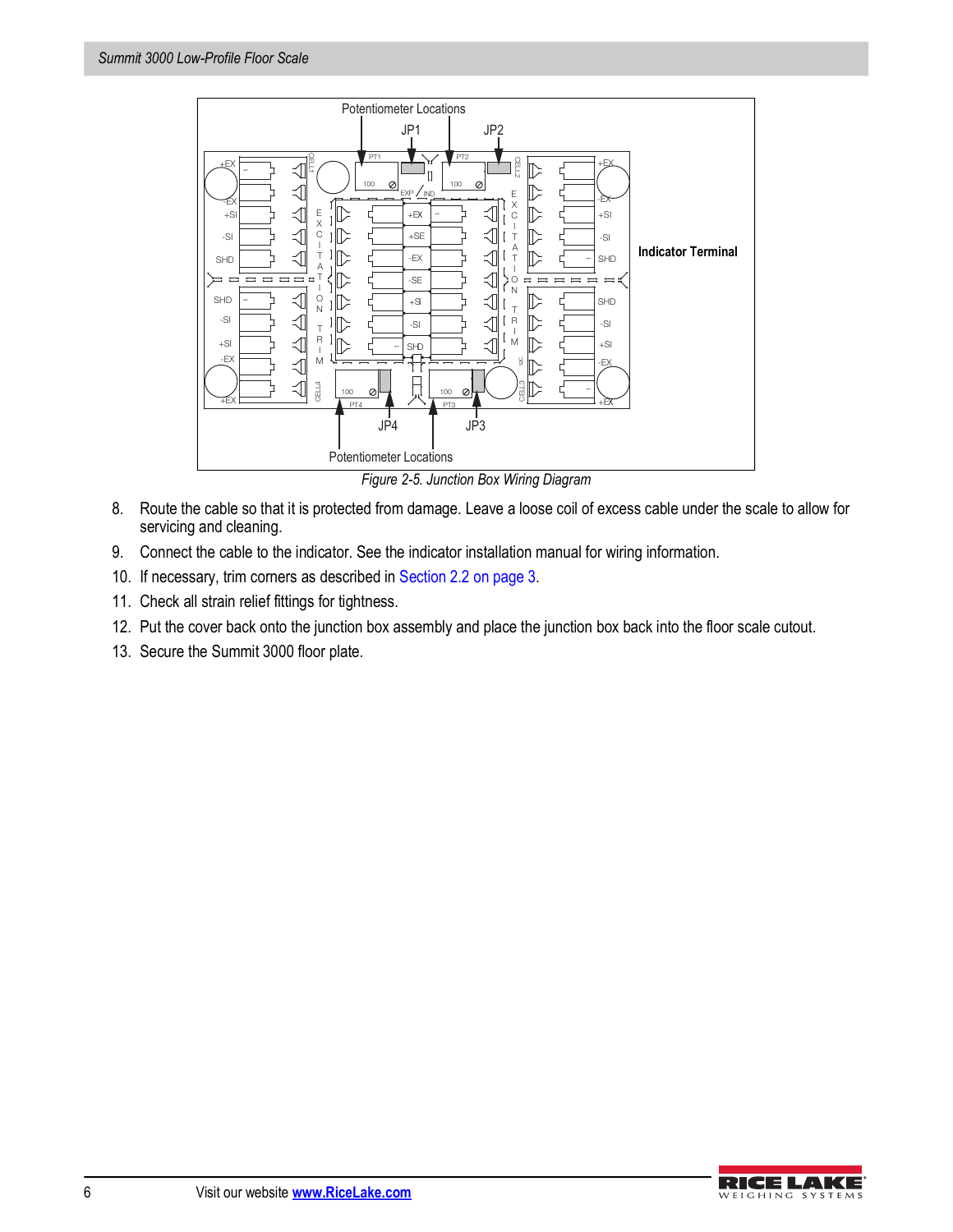## <span id="page-10-0"></span>**2.6 Pit Frame Concrete Details**

 $E$  (REF) -D (REF) Á  $A/2$  $B/2$ F (REF) C (REF) E **4X ENSURE CORNER** PADS ARE FULLY GROUTED. 2 IN, NOMINAL BORE DRAIN PIPE<br>FOR WET OR WASHED<br>LOCATIONS SCALE MUST NOT<br>BE SUBMERGED PROVIDE 1/2 IN, NOMINAL BORE GALVANIZED<br>ELECTRICAL CONDUIT FOR INDICATOR CABLE. EXISTING SHOP<br>FLOOR TYP, ALL -4.00 (REF) (TYP) **AROUND**  $(2.8)$ 4.00 (RE)  $\overline{\circ}$ 5.00 (REF) 75 (REF) 7 4 X 4 - W4 X W4 (4 X 4-4 X 4)<br>WELDED WIRE FABRIC: SLOPE 1/2 IN. PER FOOT<br>FROM ALL SIDES TO DRAIN. 75 (REF) ALL AROUND

The Summit 3000 can be installed in a shallow pit using the optional Summit 3000 pit frame.

| <b>Scale Size</b> | $3' \times 3'$ | $4' \times 4'$ | $4' \times 5'$ | $4' \times 6'$ | $5' \times 5'$ |
|-------------------|----------------|----------------|----------------|----------------|----------------|
| А                 | 36.75          | 48.75          | 60.75          | 72.75          | 60.75          |
| B                 | 36.75          | 48.75          | 48.75          | 48.75          | 60.75          |
| C                 | 39.92          | 51.92          | 51.92          | 51.92          | 63.92          |
| D                 | 39.92          | 51.92          | 63.92          | 75.92          | 63.92          |
| F                 | 47.92          | 59.92          | 71.92          | 83.92          | 71.92          |
|                   | 47.92          | 59.92          | 59.92          | 59.92          | 71.92          |

*Table 2-2. Drawing Dimensions*



- *Use concrete of minimum yield strength 5,000 PSI or six bag mix*
- *Allow seven days to cure (wet concrete periodically during this time)*
- *Dimensions shown assume firm, stable soil conditions. When soil conditions are not adequate, place foundation at sufficient depth*
- *In wet or washdown applications, it is recommended to use hermetically sealed load cells and the junction box be mounted remotely in a dry location*
- *Wire mesh to have a minimum 0.75 in cover bottom and sides*

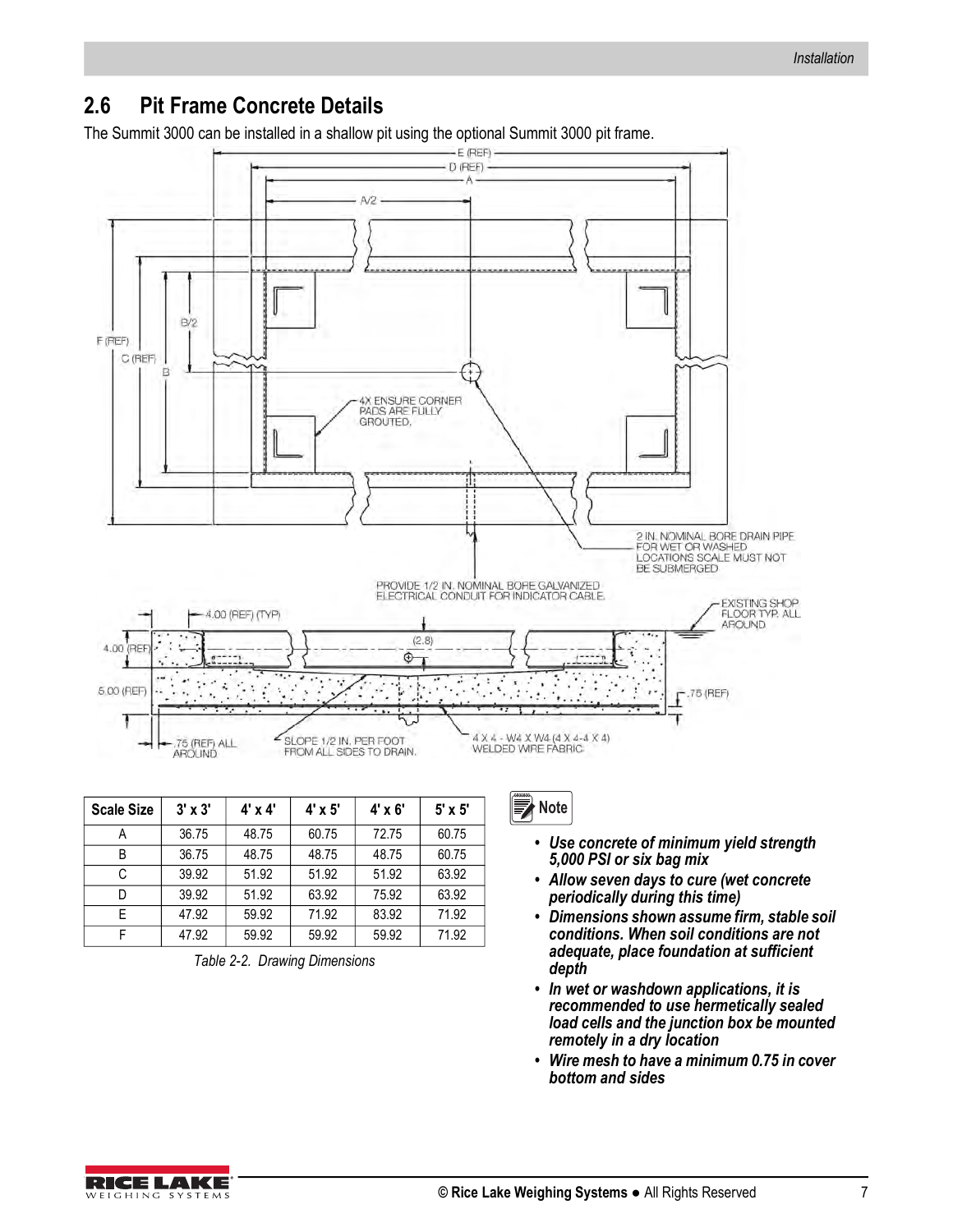#### **Site Considerations**

Debris, floor sweepings, or material spills may accumulate in the pit and interfere with scale operation. The pit should periodically be cleaned. All sizes of the Summit 3000 have a threaded hole centrally located for eye bolts so the scale can be easily lifted from the pit.

Plan the pit location out of main traffic areas to prevent such accidental damaging overloads. Weight overloads, even momentary ones such as driving a loaded forklift over a scale corner, will damage load cells.

A 1:24 slope is recommended for the pit, with full grouting under the corner pads as shown in [Figure 2-6.](#page-11-1)



*Figure 2-6. Section Showing Installed Summit 3000 and Pit Frame*

#### <span id="page-11-1"></span><span id="page-11-0"></span>**2.7 Access Ramps**

Access ramps for Summit 3000 floor scales are designed to bolt to the floor, with built-in mounting plates that attach to the scale feet. When used with access ramps, side movement of the scale is automatically eliminated, and no other mounting plates are necessary.

Access ramps can only be oriented on the two scale sides that are perpendicular to the longitudinal axis of the load cells. For example, the scale shown in [Figure 2-7](#page-11-2) could have an access ramp on the left side as shown, and/or on the right side. The top and bottom sides, however, will not accept the standard ramp mounting plates.



*Figure 2-7. Optional Access Ramp*

<span id="page-11-2"></span>*IMPORTANT*

*Align ramp with the longitudinal axis of the load cells.* 

**Note**

 *Optional custom ramps are available.* 

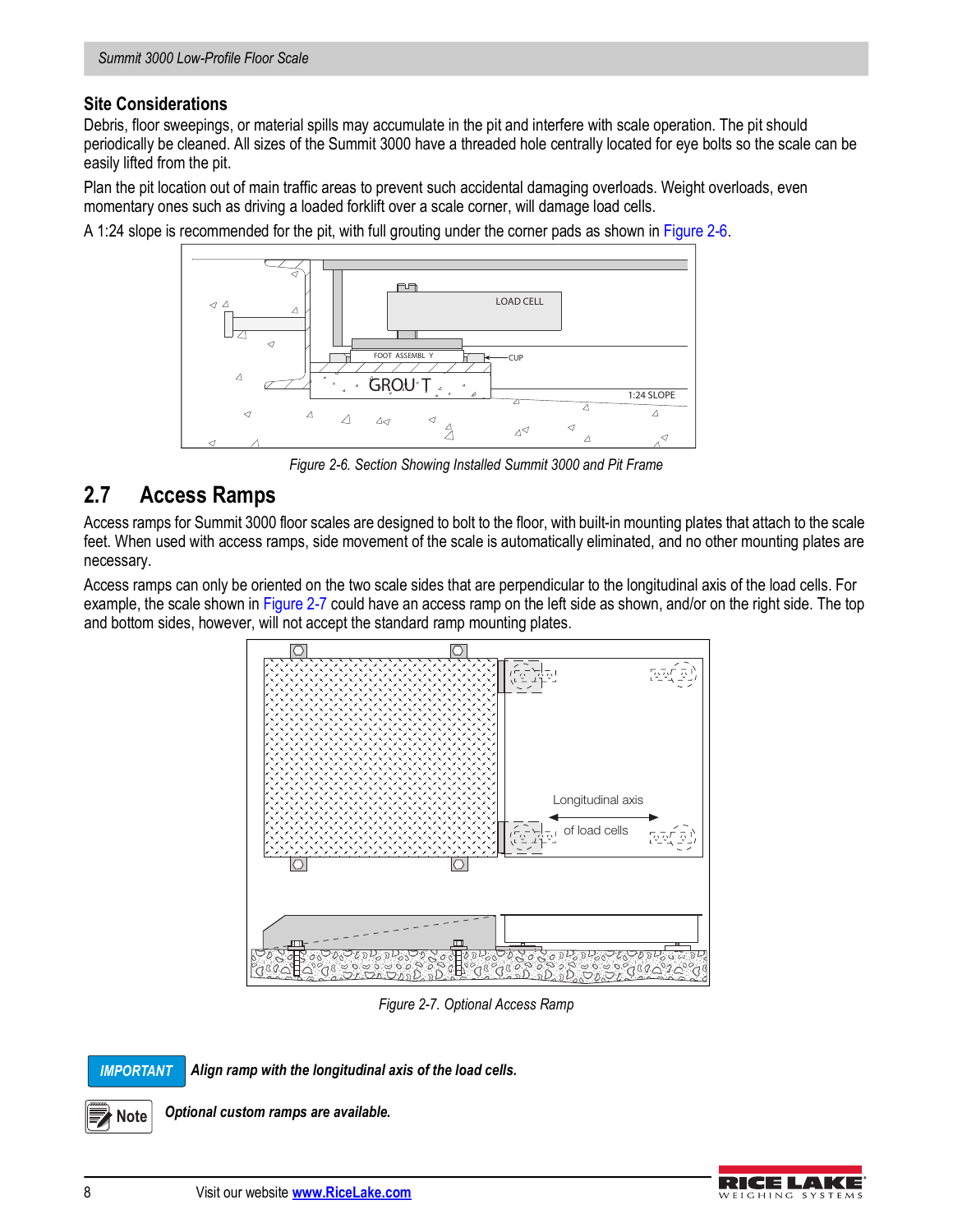# <span id="page-12-0"></span>**3.0 Adjustments and Calibration**

The following sections describe adjustments that need to be made to the Summit 3000 floor scale.

#### <span id="page-12-1"></span>**3.1 Mechanical Adjustments**

To accommodate minor floor unevenness, the scale feet can be used to adjust scale height up or down. Adjust the feet by hand (lift the scale corner slightly with a pry bar) until all feet are contacting the floor equally. Jam nuts are supplied for locking the feet, as there is a slight decrease in accuracy when jam nuts are tightened. However, if the application requires securing the feet, it's suggested to use Teflon® tape or Loctite®.

When adjusting scale feet, use care to prevent the scale foot from bottoming out against the underside of the load cell. Also, the foot stem can be damaged by bending or stripping threads if extended beyond the maximum height adjustment.

<span id="page-12-4"></span>When height adjustments are complete, recheck level of the deck with a spirit level. The deck must be level within 1/4 inch (6.4 mm).

### <span id="page-12-2"></span>**3.2 Corner Correction**

All assembled Summit 3000 scales are delivered with the junction box corner-trimmed. Corner trimming is only necessary after replacing a load cell.

To calibrate the scale, the output from each load cell must be matched by adjusting the signals with potentiometers at the junction box—a process known as trimming.

1. Remove the junction box cover and identify the correct load cell terminal corresponding to each corner (labeled CELL 1, CELL 2, CELL 3 and CELL 4). See [Figure 4-3 on page 13](#page-16-1) for scale deck corner numbering.

The indicator must be connected and calibrated, but it does not need to indicate the exact weight value. A test weight is required. The recommended test weight for all Summit 3000 models is 25% of scale capacity: for example, 500 lb for 2000 lb models, 2500 lb for 10,000 lb models.



*Figure 3-1. Summing Board Diagram*

- <span id="page-12-3"></span>2. With no weight on the scale, zero the indicator.
- 3. Turn all four potentiometers ([Figure 3-1\)](#page-12-3) clockwise to increase the reading until a clicking sound is heard from each potentiometer. This ensures the maximum signal from each load cell.
- 4. With all potentiometers at full signal, place the test weight over one corner and record the indicated weight.
- 5. Repeat this process for each of the other three corners. The load cell with the lowest corner reading is used as a reference point and will not be trimmed.
- 6. Place the test weight over one of the other three corners and use that cell's potentiometer to adjust the cell output down to match the reference cell output.
- 7. Repeat this procedure with the other two high corners.

Adjustments are somewhat interactive, and adjusting the three higher outputs may affect the reference cell output, especially in smaller scale decks. Rezero the indicator and repeat the test until all corners read within  $\pm 0.1\%$  of the test weight used.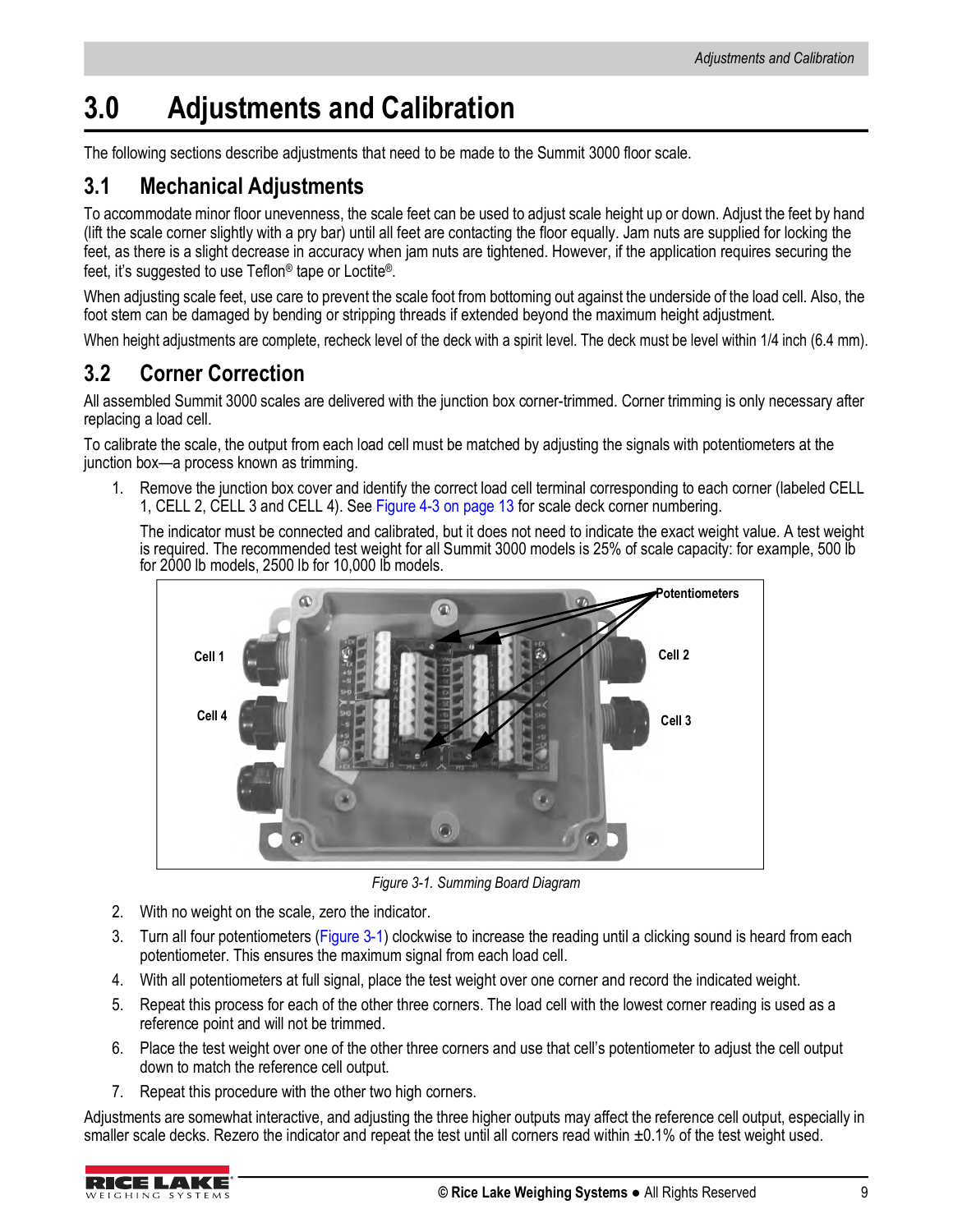## <span id="page-13-1"></span><span id="page-13-0"></span>**3.3 Calibration Procedure**

Refer to the indicator manual to determine correct calibration procedures.

It is recommended that the scale be exercised before calibration to be certain that everything is seated.

- 1. Load the scale to near capacity two or three times.
- 2. With no load on the scale, place the indicator in its calibration mode and perform a zero calibration.
- 3. Place test weights on the platform equal to 70% 100% of the scale's capacity. If several weights are used, they should be evenly distributed around the platform.
- 4. Perform a span calibration.
- 5. Remove the test weights and check the zero reading.
- 6. Repeat the calibration process if necessary.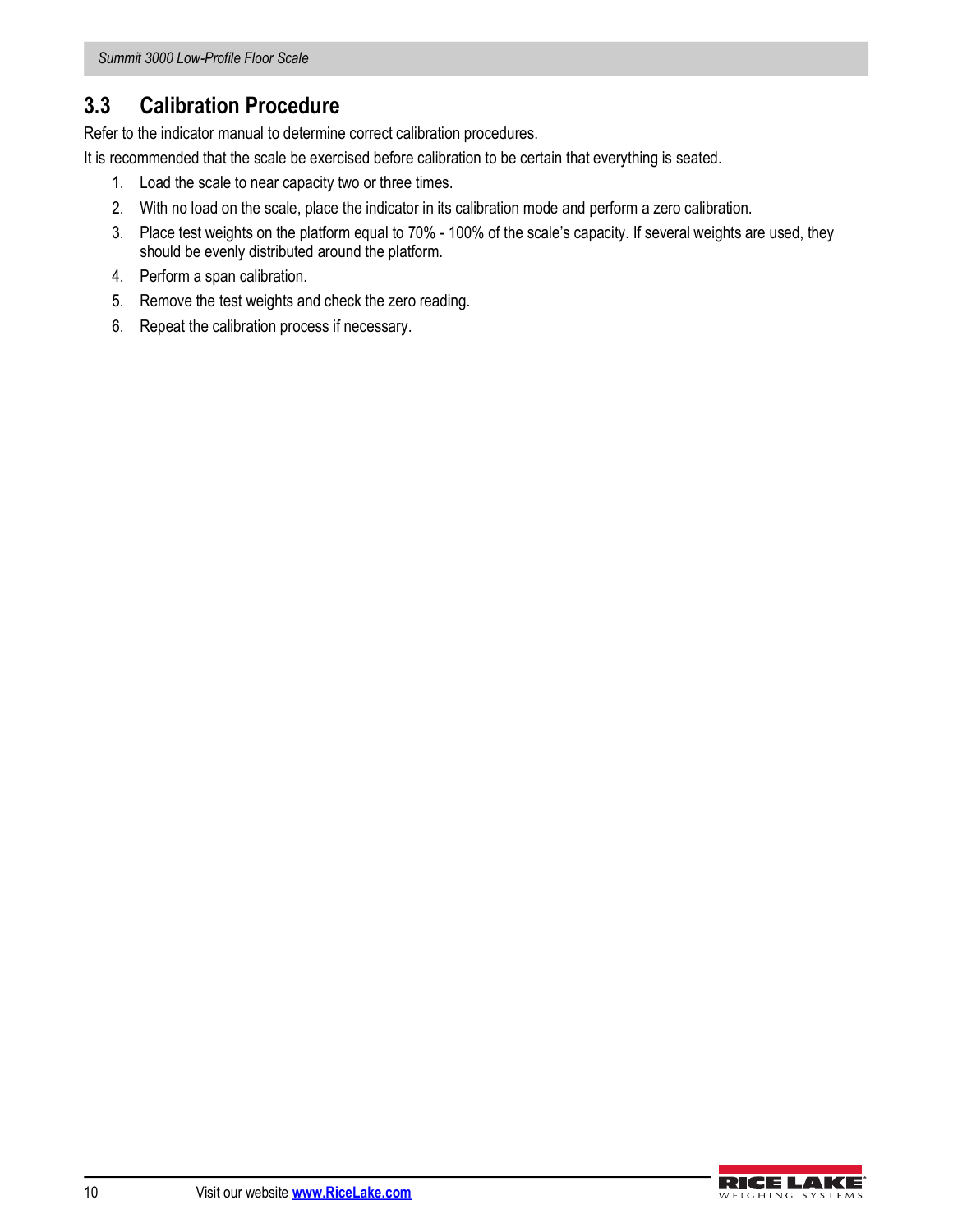# <span id="page-14-0"></span>**4.0 Maintenance**

The following sections describe basic service and maintenance procedures.

## <span id="page-14-1"></span>**4.1 Troubleshooting**

The following table lists some of the common problems and their suggested solutions.

| Problem                              | <b>Symptom Description</b>                 | <b>Solution</b>                                                       |
|--------------------------------------|--------------------------------------------|-----------------------------------------------------------------------|
| System does not operate - no display | Power is disconnected                      | Check power and reconnect                                             |
|                                      | Indicator fuse is blown                    | Replace the fuse and check for the cause                              |
|                                      | Interface cable is cut or disconnected     | Repair the cable                                                      |
| Display stays at zero                | Indicator is faulty                        | Service the indicator                                                 |
|                                      | Load cell connections are faulty           | Check the cable connections in the junction box and at<br>indicator   |
| Erratic weight readings              | Vibration is near scale                    | Remove source of vibration or move scale                              |
|                                      | Platform is not level to within 1/4"       | Level scale by adjusting feet or shimming if necessary                |
|                                      | Load cell or cable water damage            | Replace load cell cable                                               |
|                                      | Debris under load cells or platform        | Clean and remove debris                                               |
|                                      | Indicator is faulty                        | Use simulator to test indicator for stability; service<br>indicator   |
| Consistently high or low weights     | Indicator is not properly adjusted to zero | Zero the indicator according to the indicator manual                  |
|                                      | Platform is binding                        | Obtain adequate clearance for free platform movement                  |
|                                      | Indicator is not calibrated                | Calibrate according to indicator manual and<br>Section 3.3 on page 10 |
|                                      | Load cells are faulty                      | Test and replace load cells if necessary                              |
|                                      | Feet touching deck underside               | Adjust feet downward to provide clearance                             |

*Table 4-1. Troubleshooting* 

## <span id="page-14-2"></span>**4.2 Periodic Maintenance**

The space between the platform side, the pit frame and the surface beneath the platform must be periodically cleaned to prevent debris build up. More frequent cleaning of these areas is necessary with scales mounted in pits.

Do not use scales with load cells that are not hermetically sealed in washdown applications. Water damage is a common cause of failure in non-hermetically-sealed load cells. Use care with high pressure steam washdowns for hermetically-sealed load cells. The steam may not damage the load cells, however the elevated temperatures may cause incorrect readings until the unit cools to room temperature.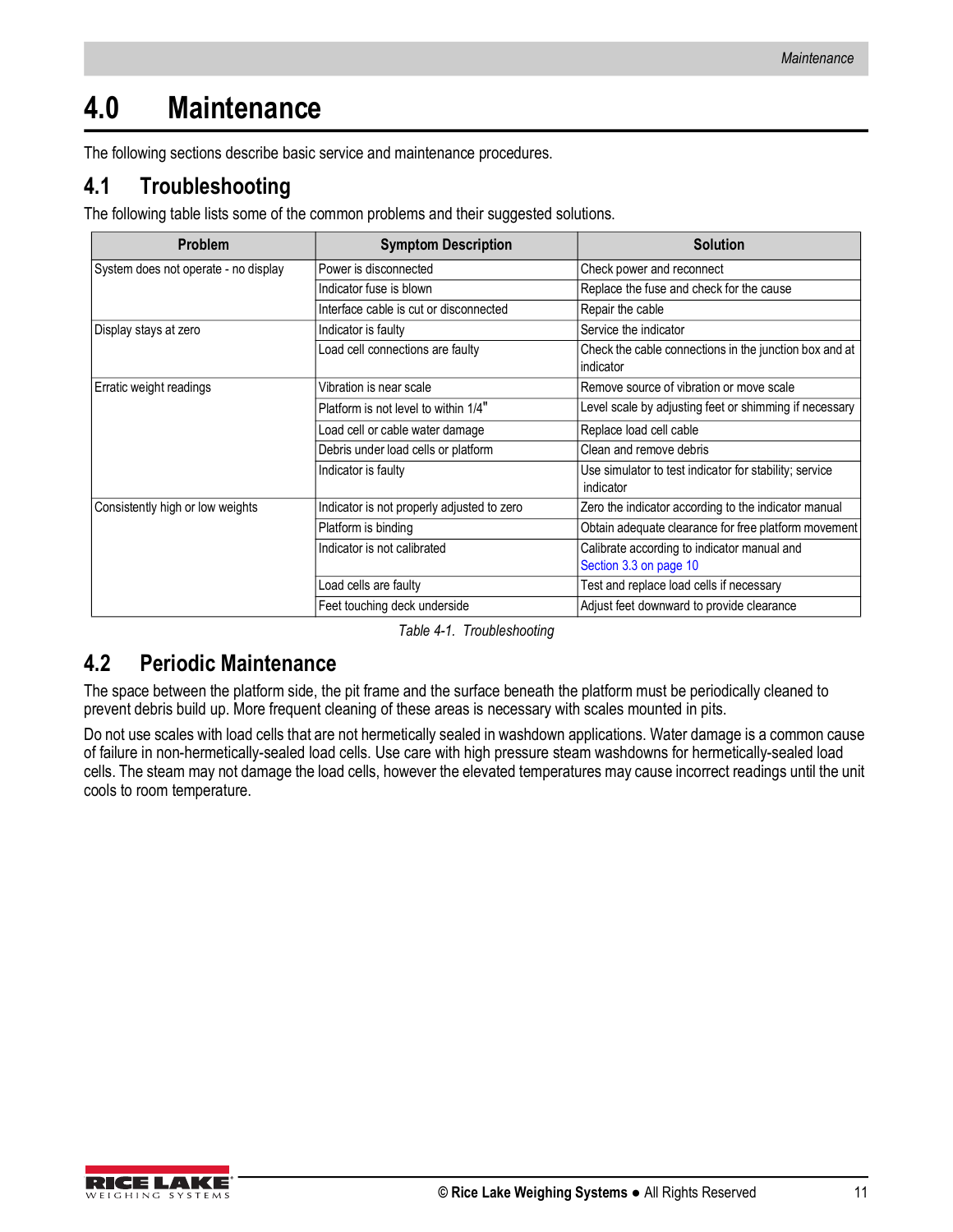*Summit 3000 Low-Profile Floor Scale*

### <span id="page-15-0"></span>**4.3 Load Cell Replacement**

Replacement load cells can be ordered from Rice Lake Weighing Systems.

Lift the scale with a chain, spreader bar and the provided eyebolt. Remove the foot and the defective load cell. Disconnect load cell cable from the junction box and cut cable ties. When the cable is freed, pull cable out of the scale frame channels.



*Figure 4-1. Load Cell Assembly*

<span id="page-15-1"></span>Use the following directions to install new load cells.

- 1. Lay out the load cell near the corner where it is to be installed.
- 2. Thread the cable from the load cell through the frame and into the junction box. Use the terminal numbers inside the junction box to match the cable.
- 3. Check that the threaded holes for the load cell screws are free of debris. Use compressed air to blow out holes if necessary.
- 4. Position load cells with alignment arrows pointed up toward the deck.
- 5. Loosely install the hex head cap screws provided, as shown in [Figure 4-1.](#page-15-1) If the base is used with a pit frame or access ramp, position the load cell to maintain the dimension shown in [Figure 4-2](#page-15-2).
- 6. With the torque wrench, tighten all bolts to 75 ft-lbs.



*Figure 4-2. Foot Pad - Side View*

- <span id="page-15-2"></span>7. Route the load cell cables near each corner so that the cable is free from possible contact with each foot. Hold the cable in position with the supplied adhesive-backed cable ties.
- 8. Do not cut load cell cables. Coil extra cable before it enters the junction box, tie with cable ties, and insert the coils into the channel near the junction box.
- 9. After coiling excess cable, pass each individual end of load cell cable through its grommet in the junction box cover (or through cable fittings in the NEMA 4X junction box).

Corner correction trimming and calibration is necessary after load cell replacement. Follow instruction in [Section 3.2 on page 9](#page-12-4) and [Section 3.3 on page 10](#page-13-1).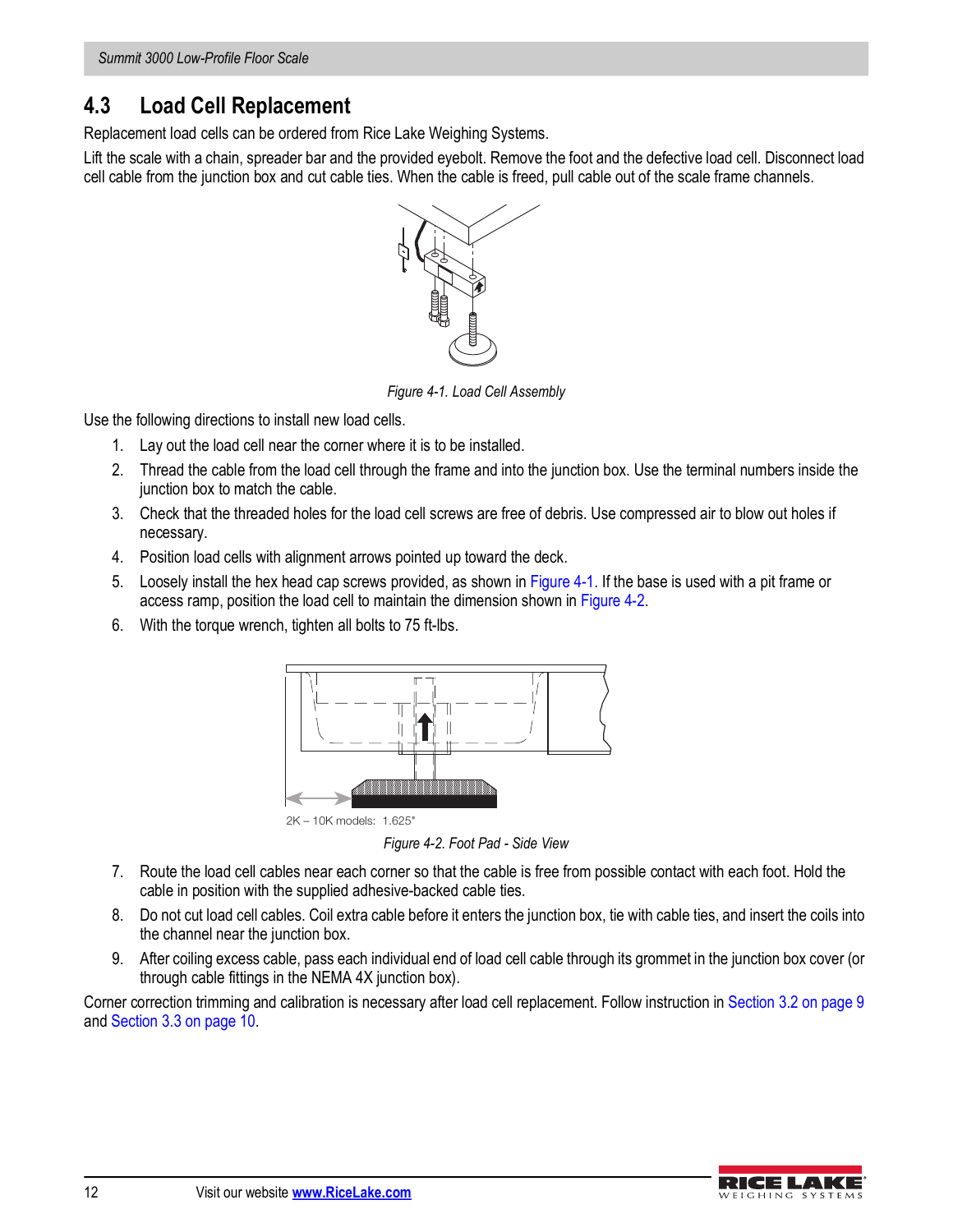#### <span id="page-16-0"></span>**4.3.1 Load Cell Wiring to Junction Box**

The four load cells are each wired to their respective terminals in the junction box according to the corner numbering system shown in [Figure 4-3](#page-16-2), and the coloring code in [Table 4-2](#page-16-3).

Pull excess cable out of the junction box enclosure and tighten the cable grips until snug. Finally, gently pull on each of the four cables to make sure that they do not slip.



<span id="page-16-1"></span>*Figure 4-3. Corner Numbering - Top View*

<span id="page-16-3"></span><span id="page-16-2"></span>

| <b>Cable Color Code</b> | <b>Junction Box Terminal</b> |
|-------------------------|------------------------------|
| Red                     | +Excitation                  |
| Black                   | -Excitation                  |
| Green                   | +Signal                      |
| White                   | -Signal                      |
| Bare or Clear           | Shield                       |

*Table 4-2. Load Cell Wiring*

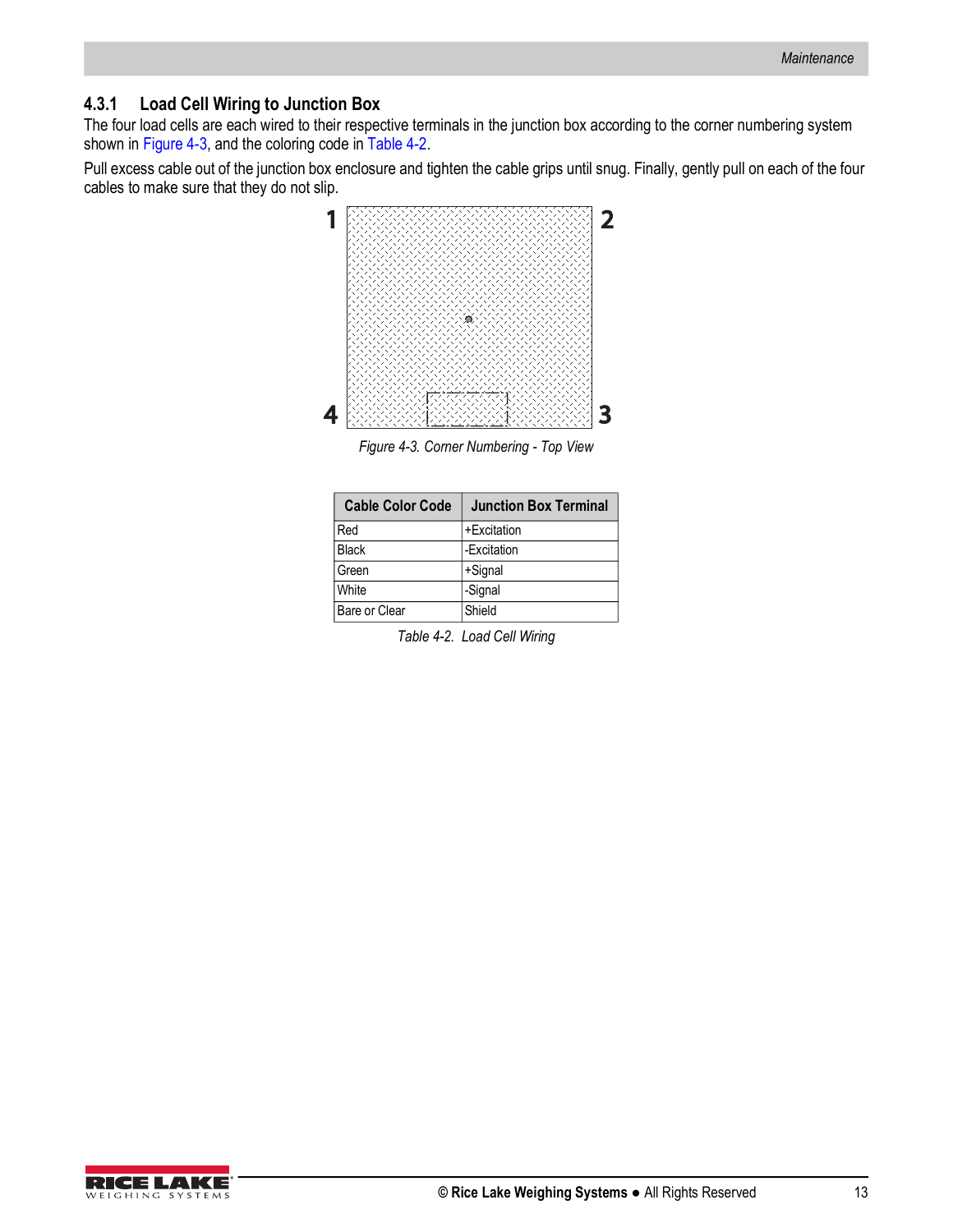# <span id="page-17-0"></span>**5.0 Specifications**

#### **End Load Capacity:**

100% full scale at 2,000 lb and 5,000 lb 80% full scale at 10,000 lb

**Load Cell Excitation** Rated Excitation: 10 VDC Maximum Excitation: 15 VDC

**Cable Length:**  20 ft (6.1 m) (for connecting junction box to indicator

**Warranty:** Summit 3000 weldment and load cells two years, all other components one year

#### **Approvals**



NTEP CC 92-001A9, Class III 5,000 d



Measurement Canada AM-5530, Class III 5,000 d